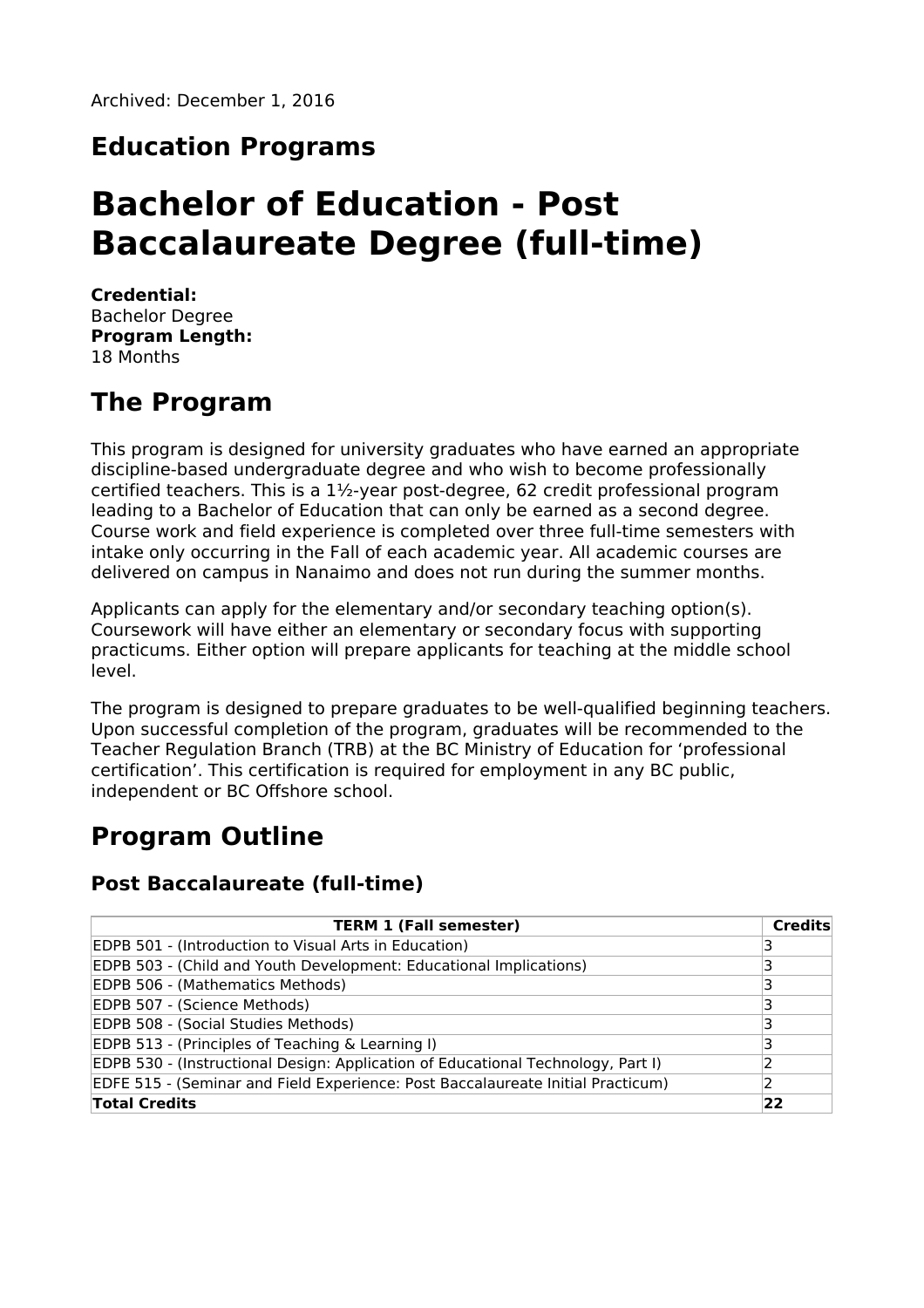| <b>TERM 2 (Spring semester)</b>                                                                  | Credits |
|--------------------------------------------------------------------------------------------------|---------|
| EDPB 505 - (Methods: Language Arts/English Parts I & II)                                         |         |
| EDPB 509 - (Physical Education Methods)                                                          |         |
| EDPB 512 - (Secondary Teaching Specialties)* or,<br>EDTE 523 - (Methods: Language Acquisition)** |         |
| EDPB 514 - (Principles of Teaching & Learning II)                                                |         |
| EDTE 522 - (Introduction to the Performing Arts in Education)                                    |         |
| EDTE 613 - (Instructional Design: Evaluating and Reporting)                                      |         |
| EDPB 531 - (Instructional Design: Application of Educational Technology, Part II)                |         |
| EDFE 520 - (Seminar & Field Experience)                                                          | 3       |
| <b>Total Credits</b>                                                                             | 23      |

**\*** Students in the Secondary Stream will select EDPB 512.

**\*\*** Students in the Elementary Stream will select EDTE 523.

| <b>TERM 3 (Fall semester)</b>                                                | <b>Credits</b> |
|------------------------------------------------------------------------------|----------------|
| EDPB 600 - (Planning and Professional Development: E-portfolio)              | 3              |
| EDTE 519 - (Foundations of Education in British Columbia)                    | 3              |
| EDPB 614 - (The Inclusive Classroom: Social Justice Issues in the Classroom) | 3              |
| EDTE 615 - (The Inclusive Classroom: The Special Needs Learner)              | 3              |
| EDFE 610 - (Seminar and Field Experience: Final Practicum)                   | 5              |
| <b>Total Credits</b>                                                         | 17             |
| <b>Total Program Credits</b>                                                 | 62             |

## **Admission Requirements**

Applicants can be made to both the elementary and secondary teaching options but will require separate VIU Application Forms.

## **Elementary Teaching Option:**

The Admission requirements for the elementary teaching option will be as follows:

- Degree from a recognized university or university-college acceptable in content to the VIU Faculty of Education, Admissions, Adjudication and Appeals Committee, and to the Teacher Regulation Branch;
- $\bullet$  Minimum grade point average of 2.33 ("C+") on the most recent 60 credits attempted as of the end of the Fall term;
- Six credits, or equivalent undergraduate Composition and Literature courses;
- Three credits of approved sciences;
- Three credits of approved mathematics:
- Three credits of approved Canadian studies;
- Submission of a satisfactory Applicant Profile form;
- Official transcripts from all post-secondary institutions attended (excluding VIU), must be submitted as per VIU application procedures, including those for interim course work. Photocopies/faxed copies of transcripts are not acceptable.

**Note:** Review the Application Information & Checklist for important information.

### **Secondary Teaching Option:**

The Admission requirements for the secondary teaching option will be as follows:

Degree from a recognized university or college acceptable in content to the VIU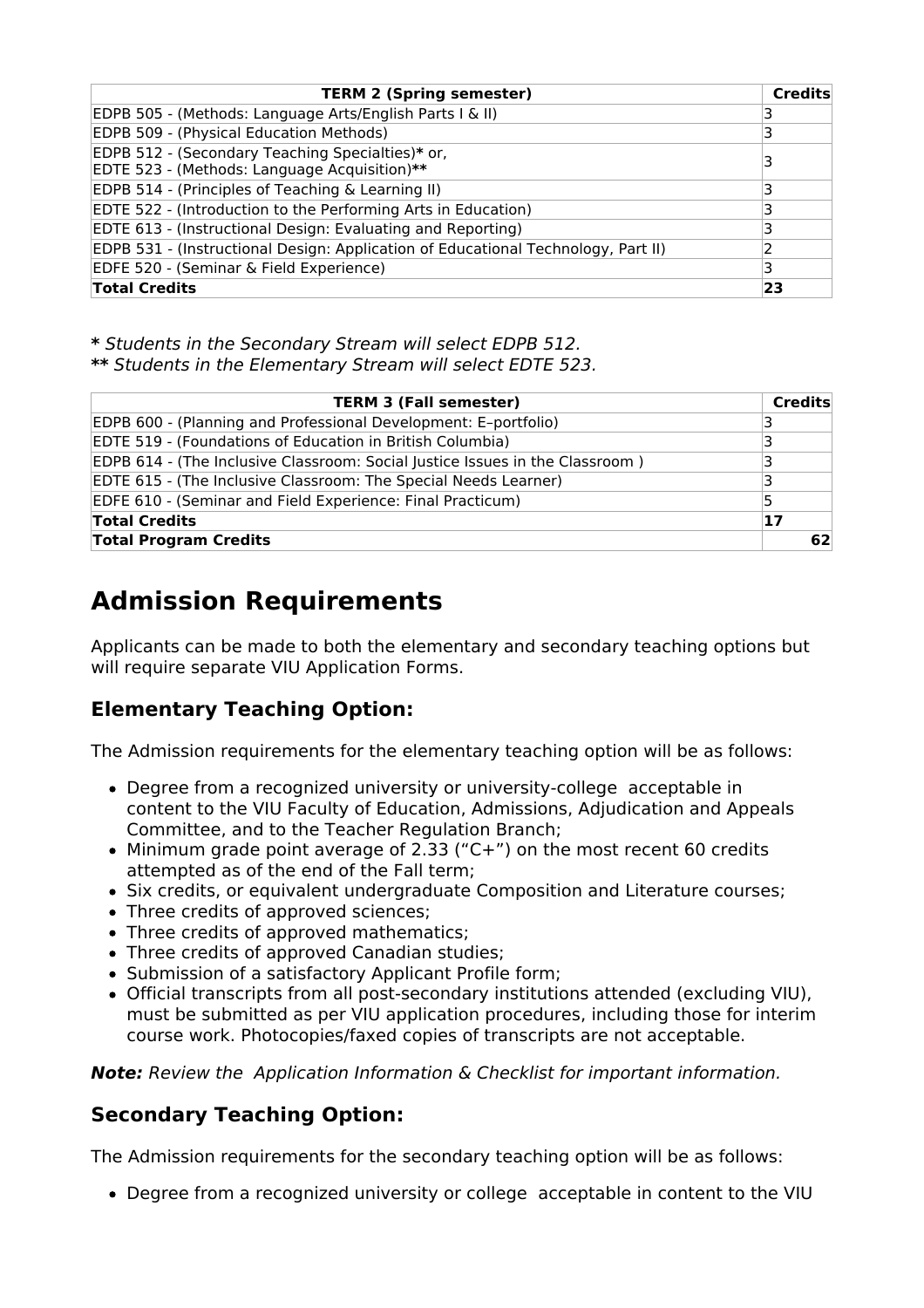Faculty of Education, Admissions, Adjudication and Appeals Committee, and to the Teacher Regulation Branch;

- Minimum grade point average of 2.33 ("C+") on the most recent 60 credits attempted as of the end of the Fall term;
- Six credits, or equivalent undergraduate Composition and Literature courses;
- Submission of a satisfactory Applicant Profile form;
- Official transcripts from all post-secondary institutions attended (excluding VIU), must be submitted as per VIU application procedures, including those for interim course work. Photocopies/faxed copies of transcripts are not acceptable.

**Note:** Review the Application Information & Checklist for important information.

## **Applicant Profile**

Upon successful submission of a VIU Application Form and receipt of an Acknowledgement Letter from the Registrar's Office, applicants will access and complete the Applicant Profile online via their VIU Student Record.

Applicants will be asked to describe their reasons for pursuing a career in teaching and to document life experiences relevant to teaching (e.g. employment and training, volunteer or community services; work with diverse groups of children and adults; languages spoken; special skills or talents; leadership roles), as well as respond to questions pertaining to focus areas of the program, including social justice and the BC Education Plan.

Each Applicant Profile is evaluated twice. For program entry consideration, a minimum passing score of 50% must be achieved, with no scores of zero (0) on any aspect of the Applicant Profile. If you require accommodations to complete the Applicant Profile, please consult the VIU Disability Services website

athttp://www.viu.ca/disabilityservices. Finally, online Applicant Profiles can be edited and revised any time up to the deadline(s) stated in the Application Timeline above.

### **Access Initiative**

Vancouver Island University is committed to the recruitment, retention and graduation of Aboriginal students. The University also recognizes that Aboriginal applicants have traditionally been under represented in teacher education, as articulated in the Accord on Indigenous Education (2010).

The Faculty of Education's Access Initiative is designed to give access to individuals who are members of groups in our society who have historically been underrepresented in the teaching profession in BC. In order to achieve this objective, we encourage Aboriginal applicants to self-identify and apply under the Access Initiative housed within the Applicant Profile.

### **Notes on Admissions**

- For advice on the program, pending course work, support in application or review of credentials, please consult with the Faculty of Education Advising. Call (250) 740-6223, toll–free at 1-888-920-2221 ext. 6223 or +1-250-753-3245, ext. 6223 to schedule an appointment. We strongly encourage ALL applicants to do so.
- Applicants are advised that competence is required in the areas of oral and written communications, inter-personal skills, computation and computer applications. Candidates for completion of the program must have established competency in these areas.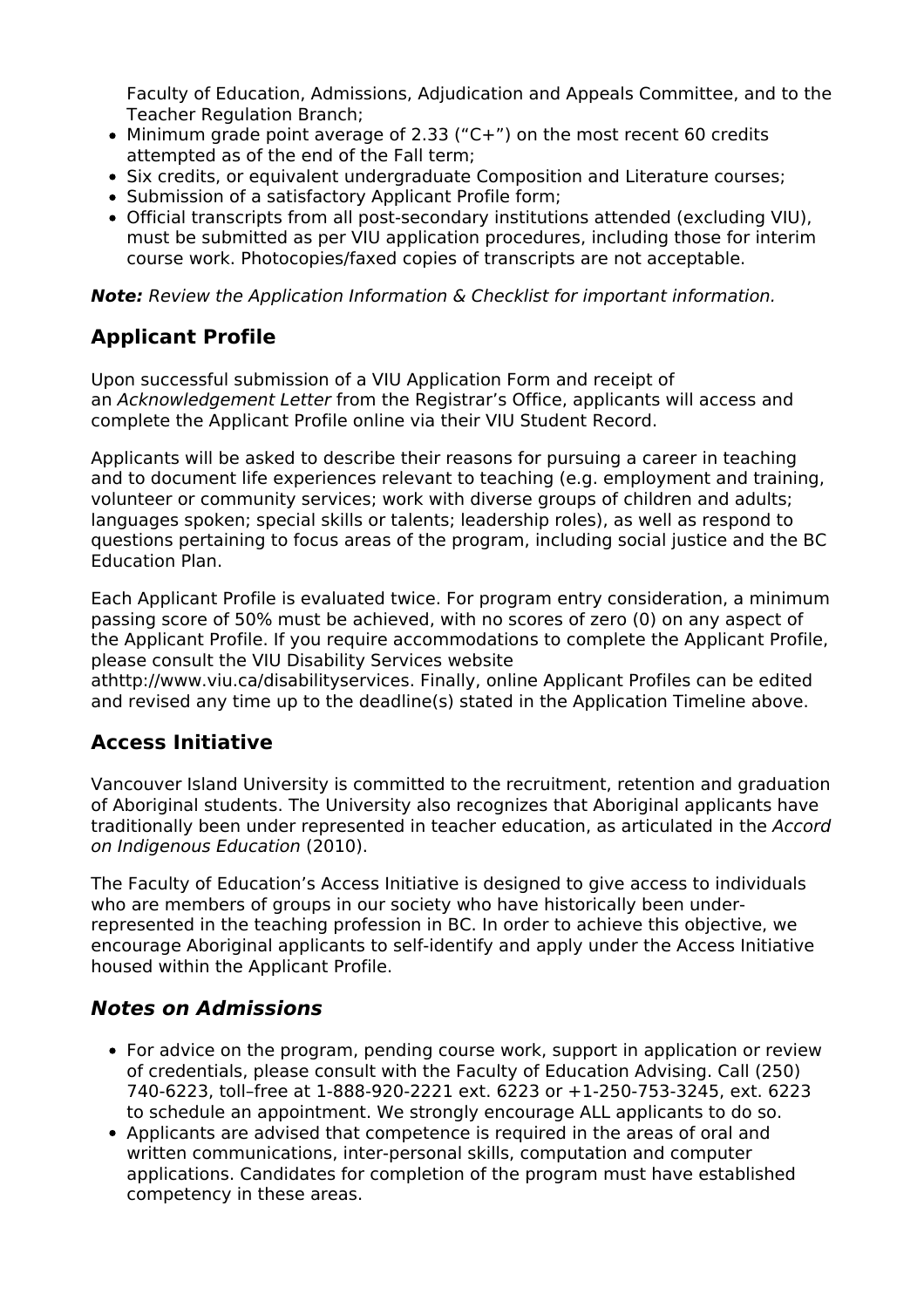- Admission rankings are determined by a combination of GPA (60%) and Applicant Profile (40%) scores.
- Applicants will indicate their preference for the elementary or secondary teaching option within the Applicant Profile if applying to both programs.
- Field experience and/or practicums will require a satisfactory Criminal Record Check prior to placement. Criminal Record Checks are requested through VIU. The Registration Centre at VIU will contact prospective students by mail regarding the requirements for a Criminal Record Check. Criminal Record Checks are processed through the Ministry according to the Criminal Records Review Act. A check completed through the RCMP is not sufficient to meet the requirements of the Act.
- Applications for the secondary option will be considered in relation to provincial shortages in specific specialty areas such as mathematics, French & French immersion, and physical sciences. Eligibility for these secondary seats will be determined by undergraduate course work.
- To meet the needs of the teaching profession, from time to time, it may be necessary to give preference to applicants with discipline specialties/focus areas in high need areas such as French immersion, First Nations and special education. Eligibility for these secondary seats will be determined by undergraduate course work.
- Applicants are advised that the Faculty of Education utilizes a variety of technologies, online services, and tools in providing an array of pedagogical experiences. An up-to-date laptop will be an asset to the student experience.

### **Notes on Certification**

- Applicants are advised that all applicants for teacher certification in B.C. must authorize the Teacher Regulation Branch to conduct a criminal record review check.
- To ensure that student teachers in the VIU Bachelor of Education Program are suited to work in schools, VIU can require all student teachers be screened to the satisfaction of the school districts.
- Applicants to the VIU Bachelor of Education Degree program who have been convicted of a criminal offense or given an absolute or conditional discharge must consult with, and be deemed eligible for certification by, the Teacher Regulation Branch prior to making application to the program. Applicants are strongly advised to keep all records of correspondence with the Teacher Regulation Branch in case it is necessary to demonstrate compliance.
- Applicants who are otherwise eligible for British Columbia Teacher Regulation Branch Certification but who are not Canadian citizens are required to provide evidence of landed immigrant status or hold a valid work authorization to teach in Canada, before they may be issued a British Columbia teaching credential.

## **Start Date and Application Deadline**

The program starts in September and applications will be accepted starting early October. Applicants are encouraged to apply early. There is an early application deadline of January 31. For further information regarding application deadlines and program contacts check the Program Availability List.

## **Application Timeline**

Students are encouraged to apply by the early application deadline. Programs and campus seat allocation are likely to fill quickly. Early applicants will be given priority consideration. Submission of application after the early deadline is subject to program